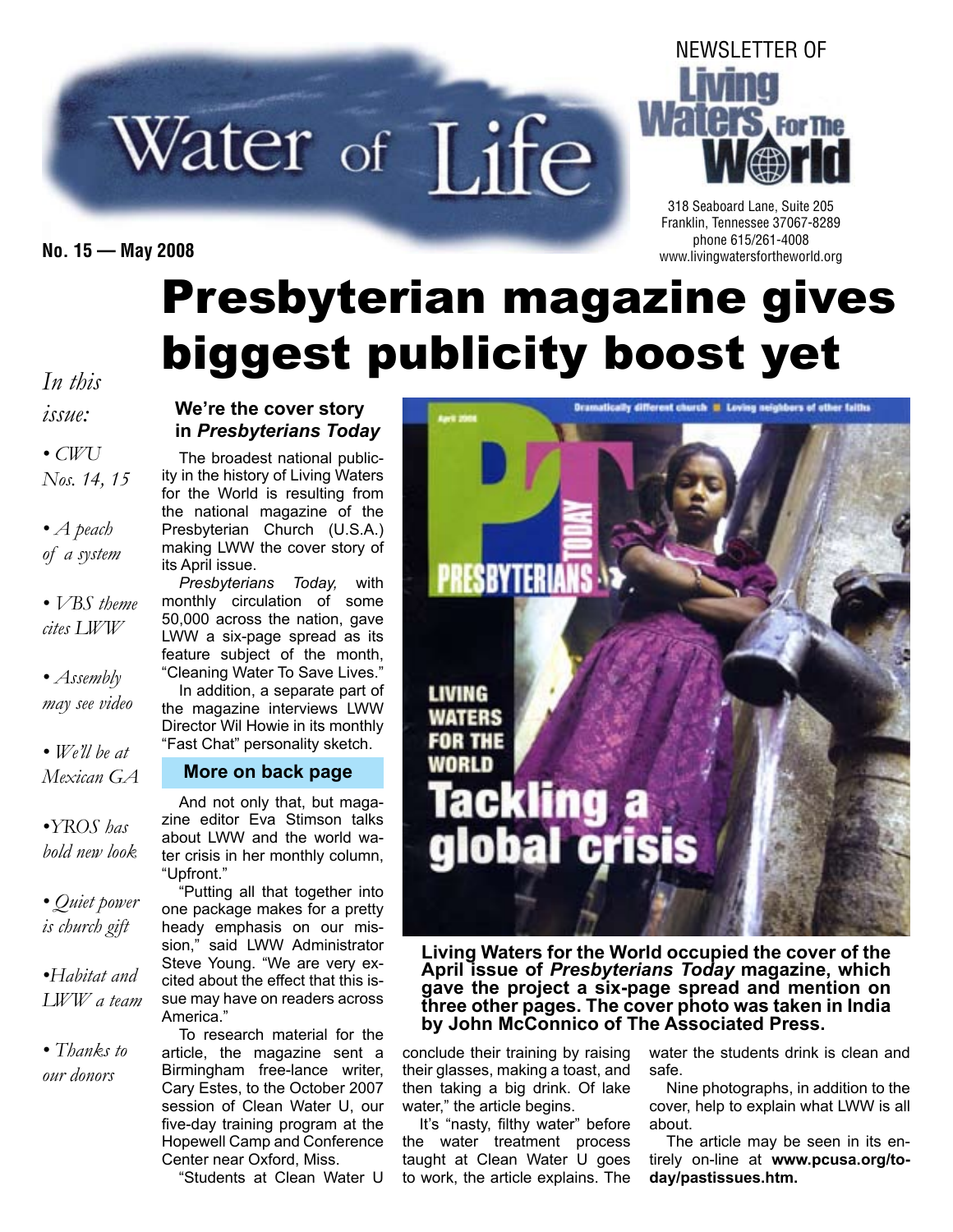#### Spring CWU sessions train 77 more for mission work



**The March 5-9 class of 27 was one of CWU's smallest ever, but a class operation.**



**Class No. 15, April 9-13, had 50 students from 10 states and three foreign countries.**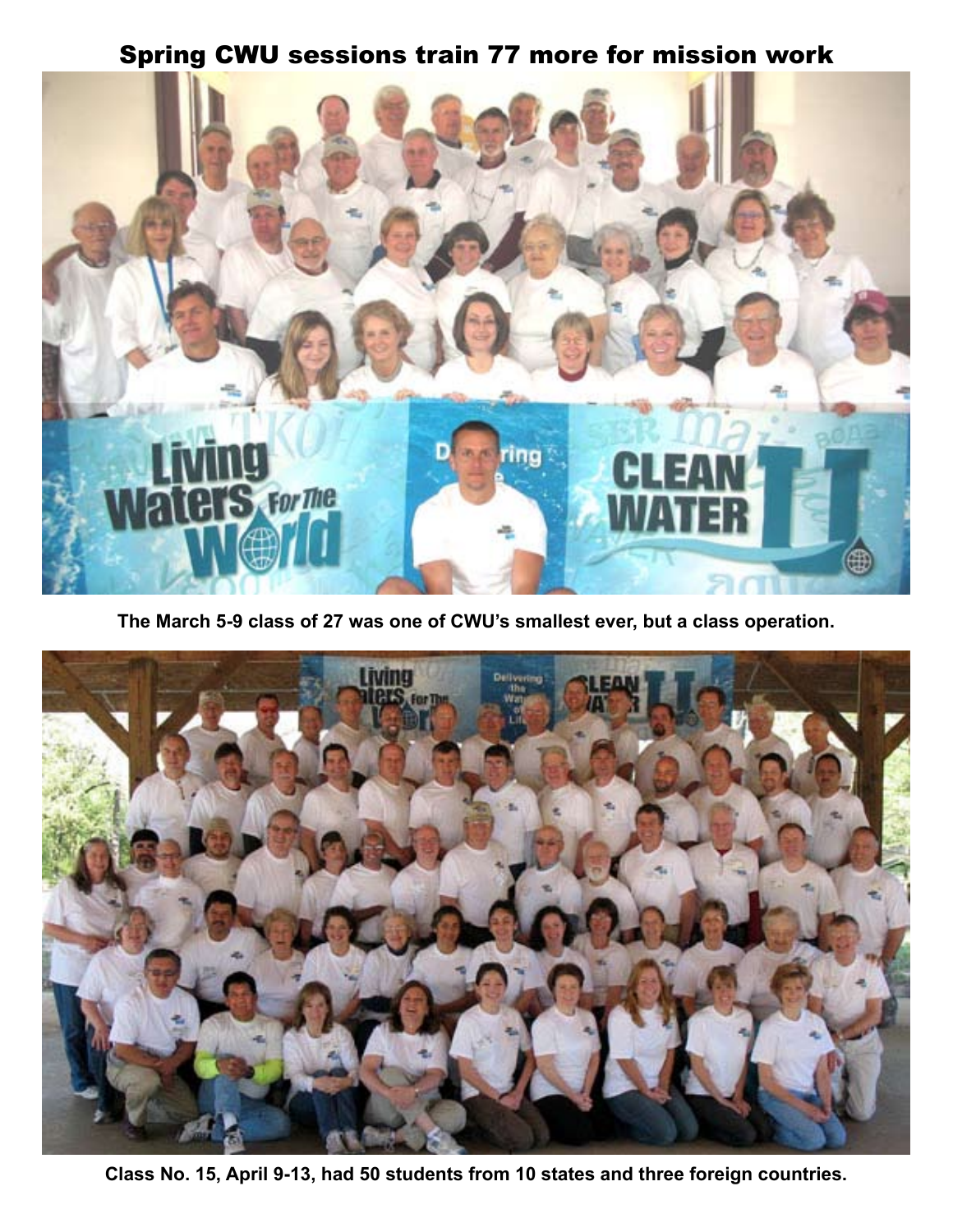# This water system's a REAL peach

In July 2005, a Living Waters for the World clean water system was installed in the little town of Pich (pronounced "peach"), in the Yucatan peninsula of Mexico.

This farming community of about 2,000 people had limited access to bottled water, and those families who were buying it for drinking were paying nearly a fourth of their income for this "luxury."

Hepatitis was not an uncommon visitor to the village, and diarrhea was a permanent resident!

After the installation of the clean water system, little was heard from our partners there, as communication consisted of just a few telephones in the town square.

So you can imagine the surprise of the team that returned for their follow-up visit when they found :

•That the little building that they had built to house the system (about 6' x 10') had been expanded to four times its size,

•That the original cistern tank to hold raw water for processing (300 gallons) had been supplemented with *four* more tanks to satisfy the demand for this clean water,

• That the goal of about a hundred 5-gallon bottles per week had been surpassed by an average daily production of 180 bottles, operating six days a week, 12 hours each day!

In a two-year period, this system had processed an astonishing 1,348,000 gallons of water!

"We were blown away by the progress," the visiting team reported. "They



**Five-gallon bottles (see the LWW logo?) await filling at the busy water treatment operation in the Yucatan village of Pich.**

win the volume prize."

In fact, the system is so successful that nearly all of the 2,000 people in the village are using this water. A bottled water firm that had been serving the community gave up, so everyone in the town is using LWW water.

A nurse in the community reports that there have been *no* cases of hepatitis since the system began full operation, and illness has been drastically reduced.

Here's an interesting angle: Saving 11 pesos on each bottle in the Pich example (5 cents for LWW water compared to 16 for commercial water), 1,080 bottles each week, 52 weeks a year (that's 56,160 bottles for the year), results in a staggering total of \$617,770 pesos; that's about \$61,000 U.S. dollars annually that these families can now use for other purposes.

Not bad for an original investment of about \$10,000.

## PC(USA)'s 'Rainforest Adventure' VBS curriculum features mission of LWW

Living Waters for the World has been chosen as the mission project of this year's "Rainforest Adventure" Vacation Bible School program, published by Augsburg Fortress for the Presbyterian Church (USA).

The educational program, which has as its focus the children of Peru, chose Living Waters for the World to be its mission project of emphasis:

"Children everywhere in the developing world are suffering and dying from preventable diseases caused by dirty water," it declares. "By educating our own children about the world water crisis, and by giving them real examples of ways in which they can help, we begin to create responsible world citizens who can make a significant impact on this deplorable situation."

In addition, Living Waters for the World produces its own complete VBS curriculum, "Clean Water for All God's Children." Materials - activities, music, etc. - from the Living Waters for the World VBS curriculum make an excellent compliment to the Rainforest Adventure VBS program.

To order LWW's VBS curriculum, click the "order materials" button from the main page of the LWW web site, **www.livingwatersfortheworld.org**

To order the Rainforest Adventure VBS program go to: **www.thevbsplace.org**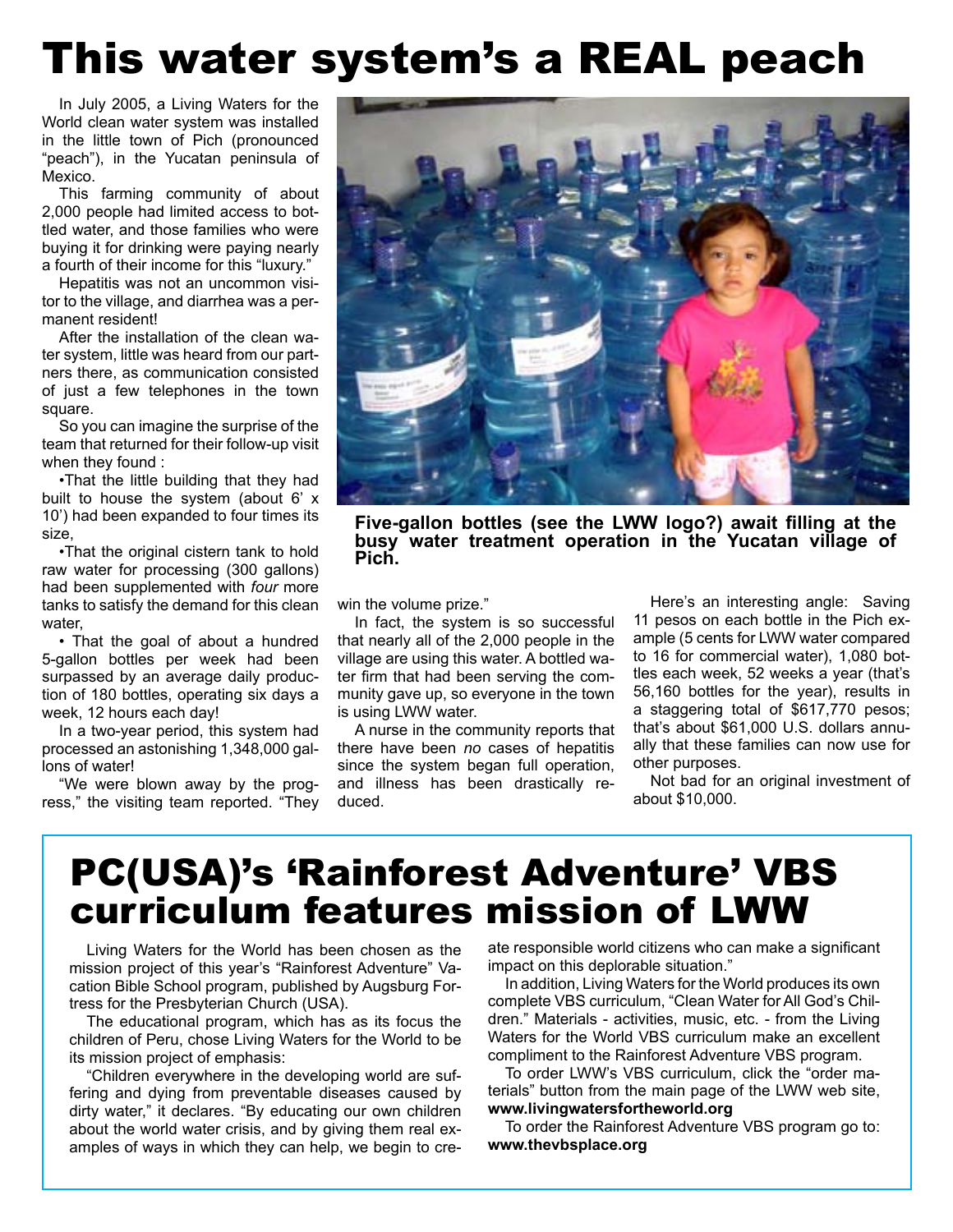## PC(USA) assembly may see LWW video

If a request from a group of its presbyteries from across the nation is heeded, the 218th General Assembly of the Presbyterian Church (USA) will see the new video of Living Waters for the World.

General Assembly is the denomination's biennial national meeting, made up of commissioners representing PC(USA) presbyteries throughout the nation. It will take place June 21-28 in San Jose, Cal.

An overture to the assembly, garnering the support of presbyteries across the country, asks that the video, "Clean Water for All of God's Children," be shown to the gathering..

Holston Presbytery, covering far eastern Tennessee, sponsored the overture, with "concurrences" from four other presbyteries thus far. By the submission deadline in early May, it is anticipated that as many as ten presbyteries will have concurred.

The overture "celebrates the life-changing impact of Living Waters for the World as a clear, proven example of the shared future of mission as described in *An Invitation to Expanding Partnership in God's Mission,*" the PC(USA)'s new mission blueprint document.

#### LWW plans booth at Mexican GA

Even as our own PCUSA prepares for the 218th General Assembly, the Presbyterian Church in Mexico (Iglesia Nacional Presbiteriana de Mexico) is making similar preparations for its General Assembly, to be held at San Pablo Seminary in Merida, July 14-18.

This is of great interest to Living Waters for the World, for many reasons.

First, of course, is the fact that we have nearly forty clean water systems within the Yucatan peninsula network, and another dozen or

so in other areas of Mexico. Most of those reside in Presbyterian churches.

This year is even more significant for us, because LWW has been invited to have an exhibit at the meeting. We already have a clean water system at the seminary, so demonstrating the system will be convenient.

Presbyterians from all parts of Mexico will be gathered there, and there has already been much interest expressed. Clean water is, of course, a priority all over Mexico, and the successful model

established in the Yucatan peninsula has gained acclaim throughout the Mexican church.

Plans are under way for translating our information literature into Spanish for this event. LWW Director Wil Howie and Yucatan Network Coordinator Joanie Lukins will plan to be present to describe our ministry to interested folks.

Wil has been given a spot on the docket to make a presentation to the assembled body. Better brush up your Spanish, Wil.

#### New YROS system has no Big Blues, ozonator

The new design for the Yucatan reverse osmosis system (YROS) is based on the experience and recommendations of a Mexican swimming pool equipment dealer.

Carlos Castilla Goyta, owner of Productos y Equipos Tropicales, has been working with the water in the peninsula for 35 years.

Last November, Carlos was the featured speaker at the Yucatan Operators Conference. He spoke briefly about RO technology, then answered questions from system operators.

Later, Carlos he suggested a simplified reverse osmosis softening system. The LWW Technology Team at LWW adopted it and installed a replica at Clean Water U in March.

YROS features a sand filter option in place of the Big Blue filters and/or the sediment filter. It includes a carbon filter to remove residual chlorine and protect the Softener and RO Units. Finally Ultra-violet (UV) light is used in place of ozone to provide disinfection of the water.

A team from Western Kentucky Presbytery will install the first YROS system at Ticul in May 2208. By summer's end, three more should be installed by teams from Fort Mill, S.C., Transylvania Presbytery and Richmond, Ky.

Teams planning ROS installations should check with the Yucatan Network Coordinator, Joanie Lukins or the LWW Technology Team through Ralph Young before finalizing their mission trip.



Look, ma, no ozone churn!

**The new Yucatan ROS system looks radically different. From ble alternative to a trash filter), carbon filter, brine tank, soft- ener, UV light with power sup- ply, larger pump and RO unit.**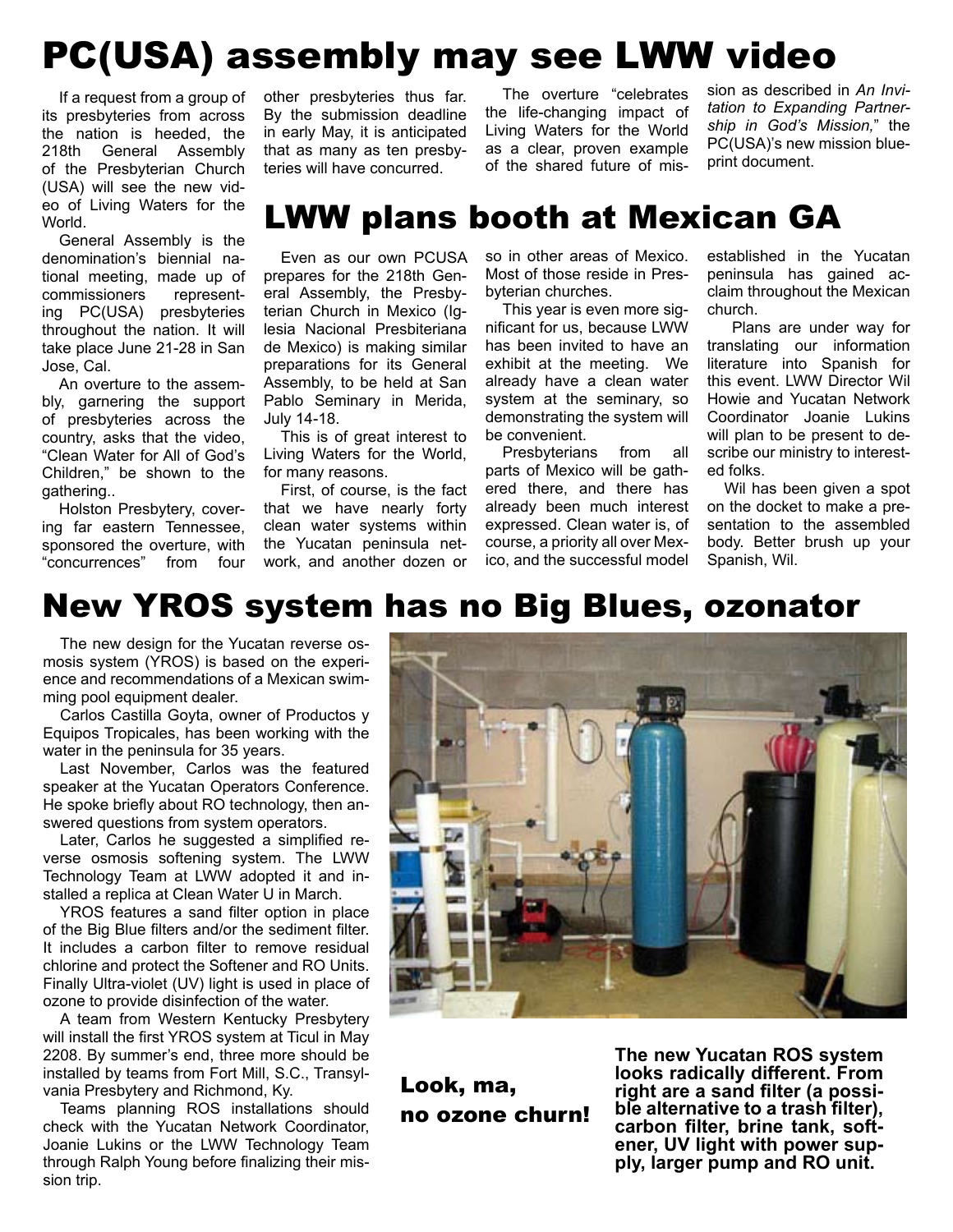# For helping bring gift of water, we thank these, our contributors A FIRST QUARTER DONOR LIST

Living Waters for the World depends entirely on contributions for financial support. Our deep appreciation goes to the following who have given in the first quarter of 2008.

Churches which have given through their presbyteries or synods are not identified. Payments for equipment are not included.

#### **CHURCHES AND ORGANIZATIONS**

Anchorage Presbyterian Church, Anchorage, Ky. Bethel Presbyterian Church, Kingston, Tenn. Beulah Presbyterian Church, Louisville, Ky. BFCO, Inc., Berea, Ky. Consolidated Chapel Fund, Yorktown, Va. Create Foundation, Tupelo, Miss. First Baptist Church, Oxford, Miss. First Presbyterian Church, Anniston, Ala. First Presbyterian Church, Clifton, Tenn. First Presbyterian Church, Murray, Ky. First Presbyterian Church, Clarksville, Tenn. First Presbyterian Church, Columbus, Miss. First Presbyterian Church, Tupelo, Miss. First Presbyterian Church, Danville, Ky. First Presbyterian Church, Freeport, Texas First Presbyterian Church, Oxford, Miss. Highland Presbyterian Church, Louisville, Ky. Holston Presbytery, Kingsport, Tenn. Independent Presbyterian Church, Birmingham, Ala. Jonesborough Presbyterian Church, Jonesborough, Tenn. Lockheed Martin Advanced Tech Lab, Cherry Hill, N.J. Mars Hill Presbyterian Church, Athens, Tenn. Mid South Round Robin, Franklin, Tenn. Mid-South Presbytery, Memphis, Tenn. North Alabama Presbytery, Huntsville, Ala. Overlook Presbyterian Church, Mobile, Ala. Pewee Valley Presbyterian Church, Pewee Valley, Ky. Pisgah Presbyterian Church, Versailles, Ky. Presbyterian Church, USA Louisville, Ky. Presbytery of East Tennessee, Knoxville, Tenn. Presbytery of Middle Tennessee, Franklin, Tenn. Presbytery of Mid-Kentucky, Louisville, Ky. Presbytery of Mississippi, Hattiesburg, Miss. Presbytery of Shenandoah, Harrisonburg, Va. Presbytery of Sheppards and Lapsley, Birmingham, Ala. Presbytery of Transylvania, Lexington, Ky. Presbytery of Western Kentucky, Hopkinsville, Ky. PW of Fellowship Presbyterian Church, Huntsville, Ala. PW of Maxwell Street Presbyterian Church, Lexington, Ky. PW of Transylvania Presbytery, Lexington, Ky. Reedy Creek Presbyterian Church, Kingsport, Tenn. Second Presbyterian Church, Nashville, Tenn. Shallowford Presbyterian Church, Atlanta, Ga. St. Andrew Presbytery Oxford, Miss.

St. John Lutheran Church, Royal, Ill. Suffolk Presbyterian Church, Suffolk, Va. Sun Microsystems, Andover, Mass. The Daniel Foundation of Alabama, Birmingham, Ala. The United Church, Canandaigua, N.Y. Trinity Presbyterian Church, Boise, Ida. Troy Presbyterian Church, Versailles, Ky. Westminster Presbyterian Church, Gulfport, Miss. Westminster Presbyterian Church, Austin, Texas **INDIVIDUALS**

Anonymous Priscilla S. Awsumb Loretta L. Bradley Pierce Buford Jean M. Chappell James S. and Verlee J. Clinefelter Richard and Ann Custer William E. and Doris K. Farley M. E. Featheringill Paul H. Gale III Vera Y. and John R. Gramling John D. and Frances C. Griffith Robert V. and Martha F. Haynes Gregory V. and Therese P. Howell Wil and Michelle Howie Kathy B. Jones Jamie E. Keith Martha Knichel Debbie Lafferty William M. and Annelex H. Layson Matthew W. Lewis Joel A. and Monica F. Lewis Steven A. and Kimberly M. Long A. M. Martin, M.D. Robert A. and Marjorie S. McLean Mrs. Earle D. McLean Jr. D. Chris McRae Betty L. Meadows Diana Moore Richard T. and Elizabeth K. Peck R. S. and Virginia Price Richard R. and Sandra J. Schwarz Dewitt and Zilla Spencer Jim Sprow Patricia C. and Michael C. Tague Janet C. Tuck Remi Van Compernolle T. F. and P. L. Vannatta Scott D. and Sharon A. Williams Stephen E. and Tonya M. Young Gregory C. and Betty O. Zellner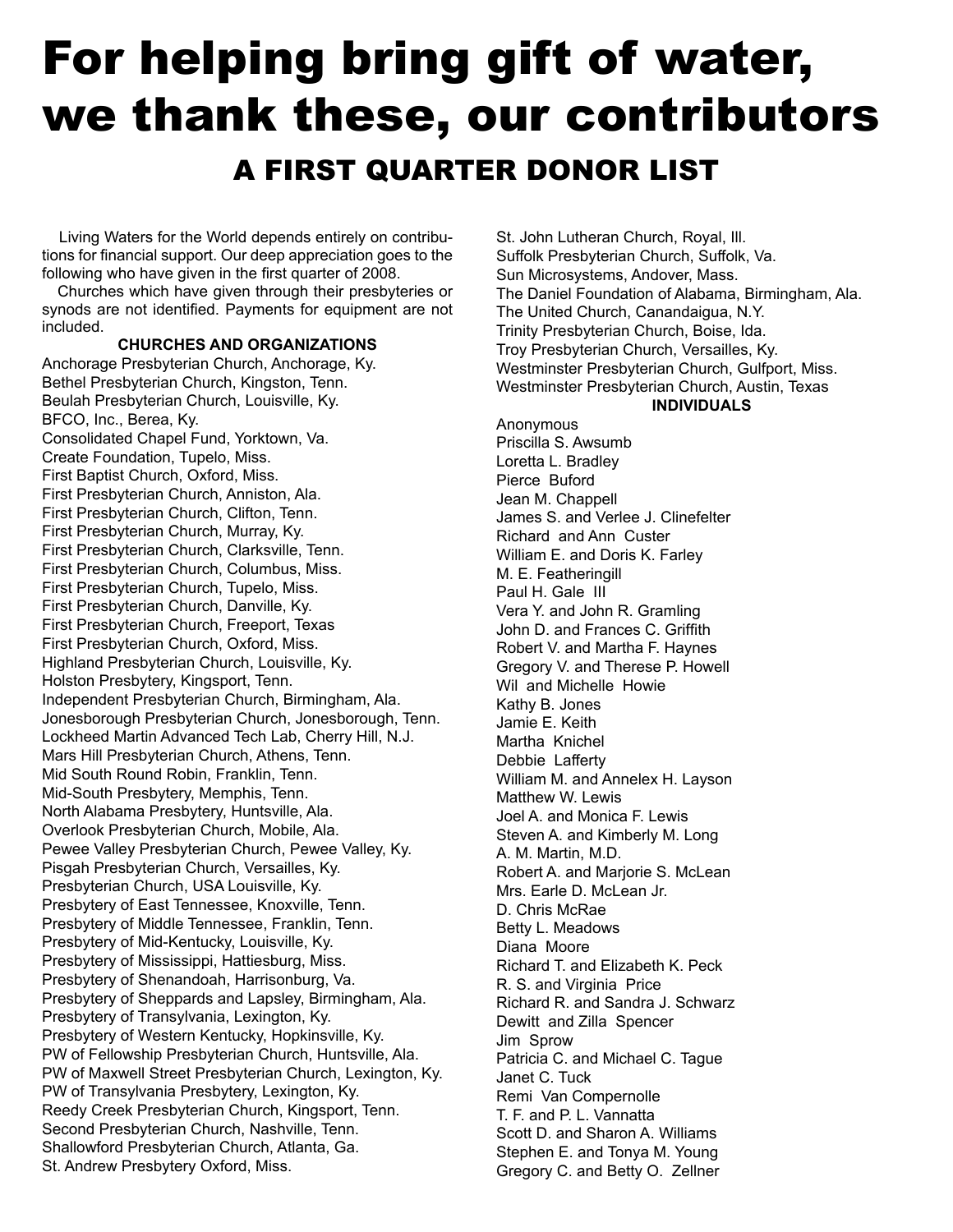

**Children at El Rosario, the second Habitat site in Guatemala to get a system, display processed water. See the LWW logo?**

## LWW and Habitat a team in Guatemala

Living Waters for the World has a new partnership with Habitat for Humanity in Guatemala.

Habitat-Guatemala is the world's largest affiliate of Habitat for Humanity, with more than 25,000 homes built since 1979. Their goal is to have 50,000 homes built in Guatemala by the year 2012.

Luis Samoya, executive director of Habitat-Guatemala, attended Clean Water U in March 2007 and decided that he wants LWW clean water systems installed in each new Habitat colonia in Guatemala

as homes are completed and families move in.

Two colonias now have LWW clean systems installed. The first was in the Colonia de la Virgen in Salama. This unit was installed by a team from First Presbyterian Church, Morristown, Tenn.

The second installation, in the colonia El Rosario, was made by a team from Fox Valley Presbyterian Church, Geneva, Ill..

Future installations are scheduled for the colonias at Rabinal, El Progresso and Retalhuleu.

## QUIET POWER Lexington church's gift to CWU comes just at right time

When LWW Moderator Joanie Lukins of Danville, Ky., contacted LWW Administrator Steve Young to tell him of the potential for a \$25,000 capital improvement gift from Second Presbyterian Church, Lexington, Ky., he couldn't believe it.

He immediately fired off an email to Tom Wade, chair of Second PC's mission committee:

"Tom, I am sitting here absolutely stunned at this incredible news. And at the incredible timing.

"We have begun construction of our second water building at our Bryson-Lawler campus of Clean Water U, located across the lake in a remote part of Camp Hopewell in Oxford, Miss.. This new building will allow us to expand our training capacity as well as our training functionality — more students and more variations of water treatment to teach.

"Our challenge has been electricity. Currently, we provide electrical power to our main training building by means of a generator. In order to generate enough power to run the electrical needs of both buildings, we have been exploring much larger generator options quite expensive, with large fuel consumption needs and quite loud.

"As an alternative, because of the high cost, we decided to contact the local power company and get a quote for bringing power from the main road, through the woods, under the dam, through the woods and to the

training site.

"This solution, if we could afford it, will allow us to not use generators, plus have the additional electrical capacity to add more training facilities in the years ahead as demand for our programs continue to grow.

"Tom, just this past Friday, Wil Howie, our director, called to let me know the quote came back from the electric company at \$19,000 — not including the clearing work necessary to make a path through the woods for the underground line.

"We estimate that the total cost would be around \$23,000!

"All of this to say, we'd deeply appreciate being able to use this capital donation to provide electricity to our campus to supply our electrical needs for both training buildings, and all future needs."

The mission committee of Second Presbyterian Lexington enthusiastically endorsed the idea to their session, and the rest is, well, silence.

Now, instead of the roar of generators (and the smell of fumes) permeating the water training buildings at CWU, there's just the beautiful quiet of direct-wired electricity – enough to power the systems in both facilities and any future needs.

The 50 students at CWU April 9-13, 2008, were the first to experience this phenomenon, and they never knew what they were missing .

God bless the saints at Second Presbyterian Church, Lexington, Ky., for this wonderful gift that will promote the mission of Clean Water U!